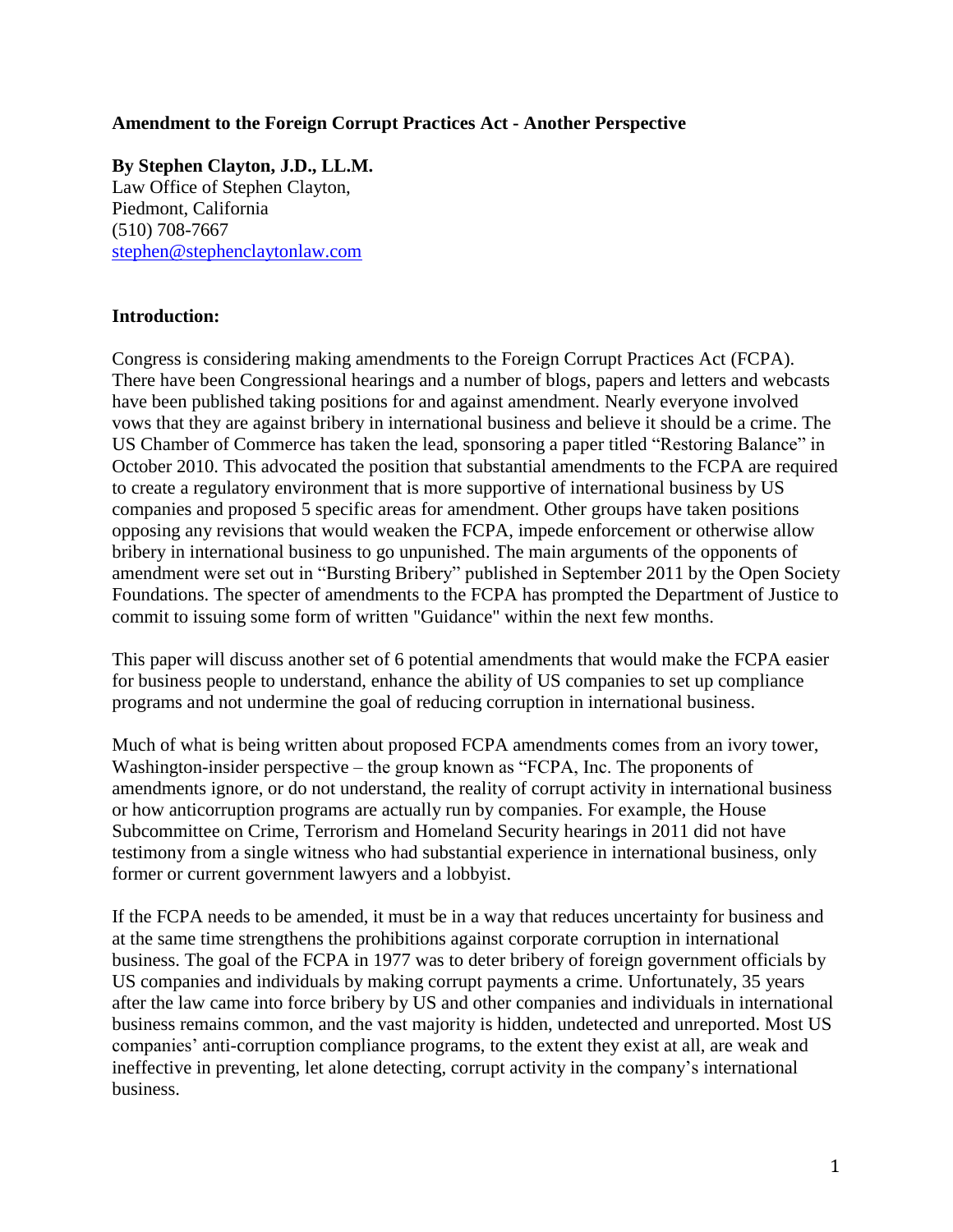# **Six Potential Amendments to the FCPA that would provide additional clarity and certainty for US businesses.**

The proposals to amend the FCPA do have a kernel of validity. Clarifying the recognized gray areas in the FCPA by regulation, guidance or amendment would reinforce the efforts of those companies that are trying to run effective ethics and compliance programs, and might provide an incentive for other companies to establish effective compliance programs

There are 6 amendments Congress should consider:

**1. Amend the FCPA to add provisions making Commercial Corruption a Federal Crime.** This is the most important change to make the FCPA easy to understand for US business people.

It is hard to believe that educated business people actually have difficulty determining whether the person they are dealing with is or is not a government official. Not knowing who your customers and intermediaries are puts a businessperson at a distinct competitive disadvantage. Most US business people doing international business are smarter than that.

Commercial corruption, the bribery of individuals in private companies as opposed to government officials, is as corrosive and harmful to business as government corruption. Is it any less harmful to honest competitors when a bribe is paid to get business from a privately owned Telco instead of a government owned Telco? When a bribe is paid to an employee of a foreign telecommunications company and three US companies which competed honestly and bid on that job lose out, it does not really matter to them whether the foreign telco was 49% or 51% owned by a government. The honest US companies and their shareholders still lost business due to bribery. Minimal corporate compliance programs already prohibit bribery of private individuals, even if the FCPA does not.

If the FCPA is to be amended, the amendments should eliminate any uncertainty around "who is a government official" and what is an "instrumentality." The simple way to do this is to make it clear that is illegal under US law to bribe *anyone* to retain or obtain business or secure an unfair business advantage in international business. Currently US federal law ignores the fact that payments of bribes and kickbacks to private individuals accompany most instances of bribery of government officials. Commercial bribery is present in most cases of government bribery - the employees of private intermediaries as well as the employees of the bribe-paying companies all take their cuts, and falsify company records to hide the conduct. The most glaring shortcoming of the FCPA is that Congress failed to recognize that commercial corruption distorts international business and harms competition as much as government corruption.

Clarifying the FCPA by extending it to cover commercial corruption would provide needed certainty for business people. It would bring the US up to the legal standard now followed by almost every other nation. Business managers and company lawyers would no longer have do deal with the issues of "who is a government official" and what is an "instrumentality," because those terms would no longer be needed. There would be no need for the DOJ to torture facts into the realm of the Travel Act. The UK Bribery Act of 2011 contains separate provisions for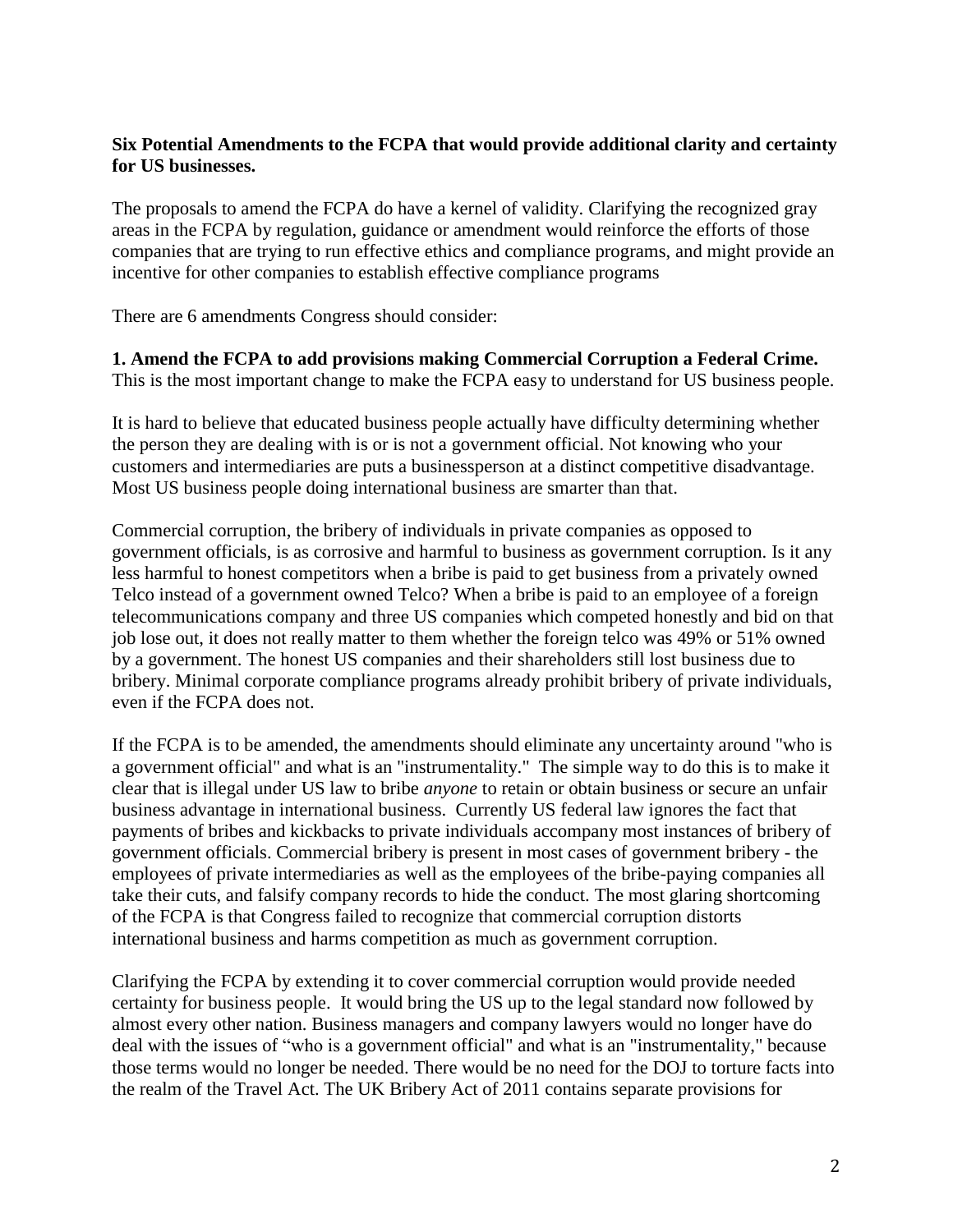bribery of government officials and bribery of anyone else, but it is clear that bribery of anyone is a crime. The UK was following the lead set by many other countries. The US is an outlier in not having a clear law that all bribery in international business is a criminal offense. The FCPA should be amended make it clear that any bribery is a crime.

# **2. Eliminate the exception for Facilitating Payments.**

This exception legitimizes the payment of low-level bribes to foreign government employees by US companies in order to get the government employee to do their job or do it more quickly. The FCPA gives business people and lawyers an argument that this type of bribe is somehow less illegal and less unethical and less harmful to good business and good government by calling it a "facilitation payment."

Permitting facilitating payments makes the US an outlier in the international community and makes the FCPA seem quaintly outdated and ethnocentric. While the US FCPA may create an exception in the US for these payments, they are always illegal bribes in the country where they are paid. The facilitation payment exception perpetuates uncertainty among US business people as to which bribes are legal and which are illegal, and provides those business people who have a propensity to pay bribes with an excuse that their clearly unethical and illegal activity may somehow be "legal."

Too much time has been spent looking for indications that certain small bribes are not illegal enough to be prosecuted. The excuses are usually variations of "everybody does it" and "it would be more expensive to do business if I have to strictly obey all the laws of the countries where I do business." Corporate ethics programs nearly always commit a company to obeying all laws where it does business. Many adequate corporate compliance programs clearly prohibit facilitation payments. Companies that have prohibited facilitation payments report that this has not harmed their competitiveness. In any amendment of the FCPA, the Facilitation Payment Exception should be eliminated.

# **3. Eliminate the affirmative defense for bribes that are "lawful under the written law or regulation of the country."**

No country has written law that permits conduct that is illegal under the FCPA. And why should US companies that care about compliance and are committed to running an ethical business care if such bogus laws do exist? Would the fact that corrupt rulers of a country pervert its laws to provide that bribery of members of the royal family or ruling elite is "legal" make those bribe payments any less destructive to ethical business practices of US companies? Even poor corporate compliance programs already prohibit those unethical payments. Like the Facilitating Payment exception this affirmative defense creates unnecessary confusion for US business management. This affirmative defense was ill conceived at the time the FCPA was written and there is no reason for it to continue to exist. In any amendment of the FCPA, the "lawful under written law" defense should be eliminated.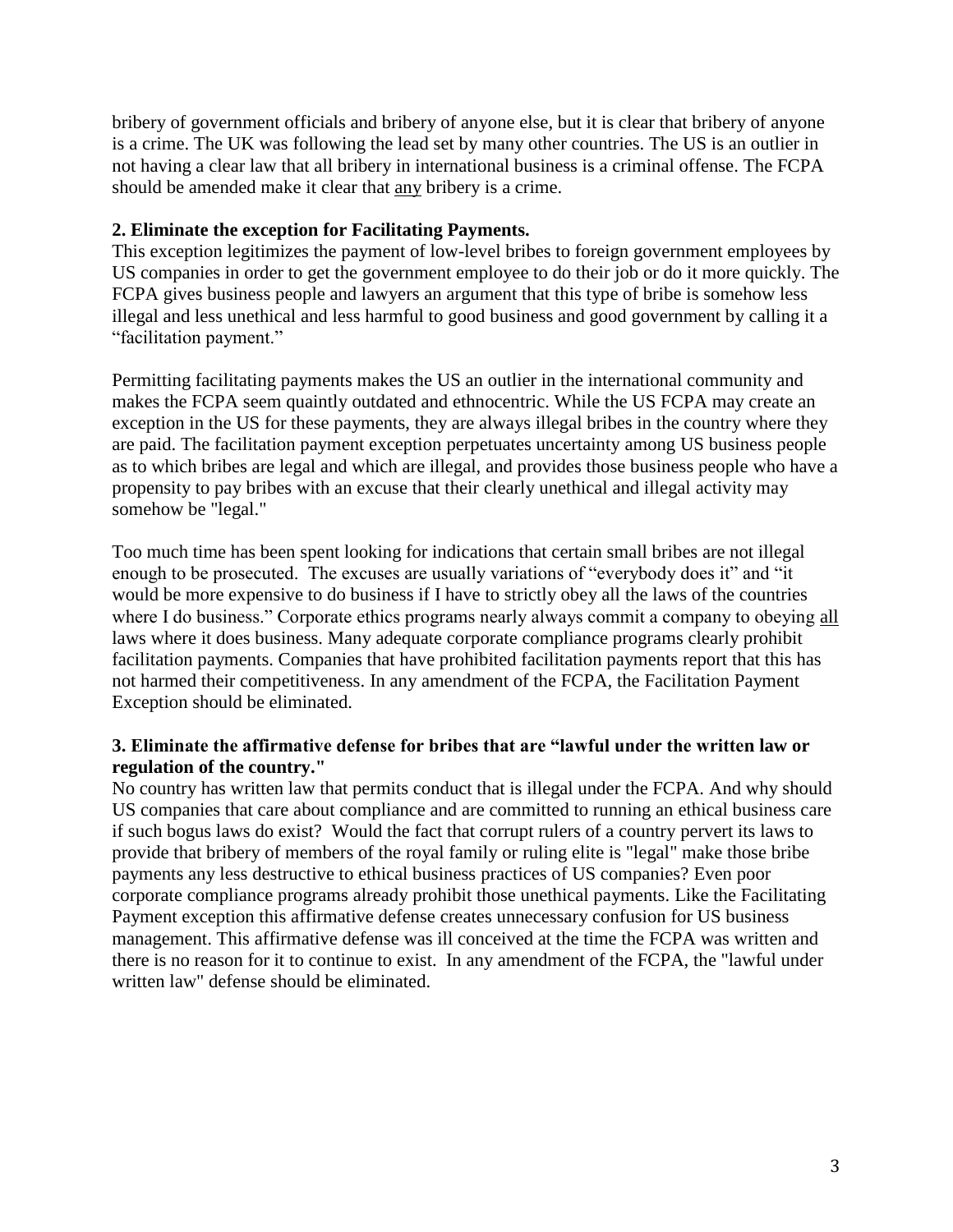## **4. Add a UK style strict liability crime of "Failure to Prevent Bribery" to the FCPA and a corresponding affirmative defense for proving an adequate, pre-existing compliance program.**

Claims that the US should include a "compliance defense" in an amended FCPA are of ten based on mischaracterizations of the UK Bribery Act of 2011. To be clear, even a state of the art, robust compliance program is NOT a defense under the UK law to the crime of bribing a foreign government official, the part of the UK law that is most analogous to the FCPA.

In addition to provisions criminalizing bribery of government officials and bribery of private parties, the UK Bribery Act also included a separate strict liability crime of "failure to prevent bribery." This additional strict liability crime for corporations does not exist in the FCPA. The additional provision was needed in the UK law because without it, UK corporations could often be outside the reach of the Bribery Act.

Under UK practice, it is very difficult for prosecutors to hold companies responsible for crimes committed by employees and agents. So if the UK had not included the strict liability "failure to prevent bribery" provision in its Bribery Act, a corporation would be able to escape punishment and retain the fruits of its employees' and agents' bribery. A similar issue also exists in most Civil Law jurisdictions, so essentially everywhere in the world except the USA. In the UK situation, the strict liability crime of "failure to prevent bribery" is appropriately limited by including an affirmative defense: The company must prove it had in place proportionate and adequate measures to prevent bribery.

In the US, public companies have been on notice they were required to have adequate FCPA compliance programs for at least a decade. In contrast to the US, anti-corruption compliance programs were almost nonexistent in UK companies prior to 2011. Including an affirmative defense based on a company having in place a reasonable compliance program is an incentive in the unique UK legal situation and specific terms of the UK Bribery Act.

US criminal law and practice is substantially different that of the UK. So adding a new "compliance defense" to the FCPA without adding a corresponding new crime of failure to prevent bribery would essentially allow a US companies that can prove it had an "adequate" compliance program to escape prosecution for bribery and retain the profits it received from the illegal conduct. Adding a strict liability crime of failure to prevent bribery would provide additional clarity to US business people about what the law prohibits and what must be done to comply with the law.

Some of the submissions in favor of adding a compliance defense to the FCPA make it seem like most US companies are running state of the art, robust FCPA compliance programs. That is, at best, wishful thinking. Many US companies have FCPA compliance programs which appear thorough on paper but which are far from adequate in practice. Only a few US companies have established FCPA compliance programs that are credibly capable of deterring and detecting violations in their organizations, and even those are often underfunded and poorly staffed.

Amending the FCPA to include a strict liability crime of failure to prevent bribery and corresponding compliance defense would provide clarity as well as an incentive to US business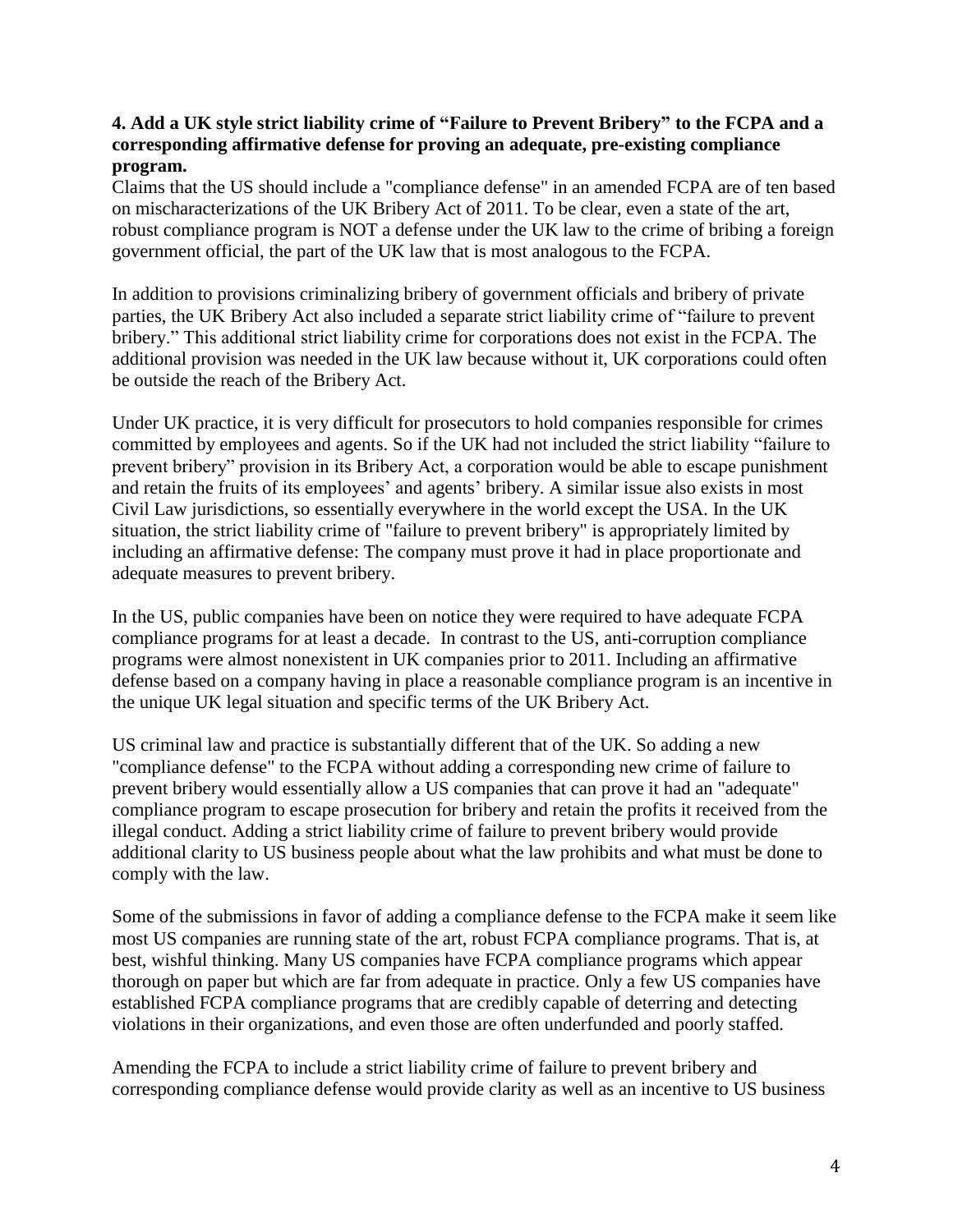management to establish, fund, staff and implement meaningful anti-corruption compliance programs. Otherwise adding a compliance defense is not warranted or needed and will increase uncertainty for US businesses and litigation.

# **5. Add provisions to the FCPA to make it completely clear that parent companies are responsible for the illegal acts of their subsidiaries.**

Amending the FCPA to allow companies to avoid responsibility for the criminal activity of their subsidiaries is plain nuts. Corporations establish multiple subsidiary corporations in various countries to further their business goals. The US parent company selects and appoints the boards of directors of its international subsidiaries, and in nearly all cases these directors are employees of the US company or its other subsidiaries. The US parent company selects and hires the senior management of its international subsidiaries. Business managers in the US parent company select the heads of Sales, Finance, Legal and other day-to-day managers of subsidiaries. The US parent company is responsible for establishing the policies and compliance programs of its international subsidiaries and it is responsible for the accuracy of the books and records of its international subsidiaries. It receives, or defers, the profits earned by its subsidiaries. Foreign subsidiaries are creations of parent companies and exist to increase profits, limit liability and make it easier to do global business. It is the duty of the parent company's board of directors and management to control the company's international subsidiaries.

It makes no sense to allow a US company to create and use a network of foreign subsidiaries as a shield to liability for bribery, money laundering, export control violations - or any criminal activity. If the FCPA is to be amended, it should include provisions that make it clear to US corporate management that corporations are completely responsible for the FCPA violations of their subsidiaries.

# **6. Enhance the scope of the FCPA's "bona fide expenditures" affirmative defense.**

A combination revised statutory language and clear written guidance from the DOJ and SEC concerning the FCPA's "*bona fide* expenditures" affirmative defense would be helpful to US companies and not restrict enforcement of the law in cases of actual bribery.

This affirmative defense was written in the mid-1970s and its wording seems to create a very narrow defense. This can be confusing to company lawyers and business people. It is certainly true that gifts, meals, entertainment and travel are frequently used as bribes to influence employees of governments and businesses, so companies do have to be careful and understand how their money is being spent. Normal, legitimate business activities, promotional expenses and marketing and incentive programs have to be subject to controls and audits so the company understands, tracks and records its expenditures, including taking adequate measures to ensure company assets are not being used for bribes. The FCPA is oddly and confusingly worded so the *bona fide* expenditure affirmative defense has spawned a vast number of conference sessions to dissect gifts, meals, entertainment and travel expenses as well as other payments for business promotions.

Company lawyers involved in FCPA programs often interpret the language of the affirmative defense very broadly –based on hope that the law actually conforms to the ever-changing reality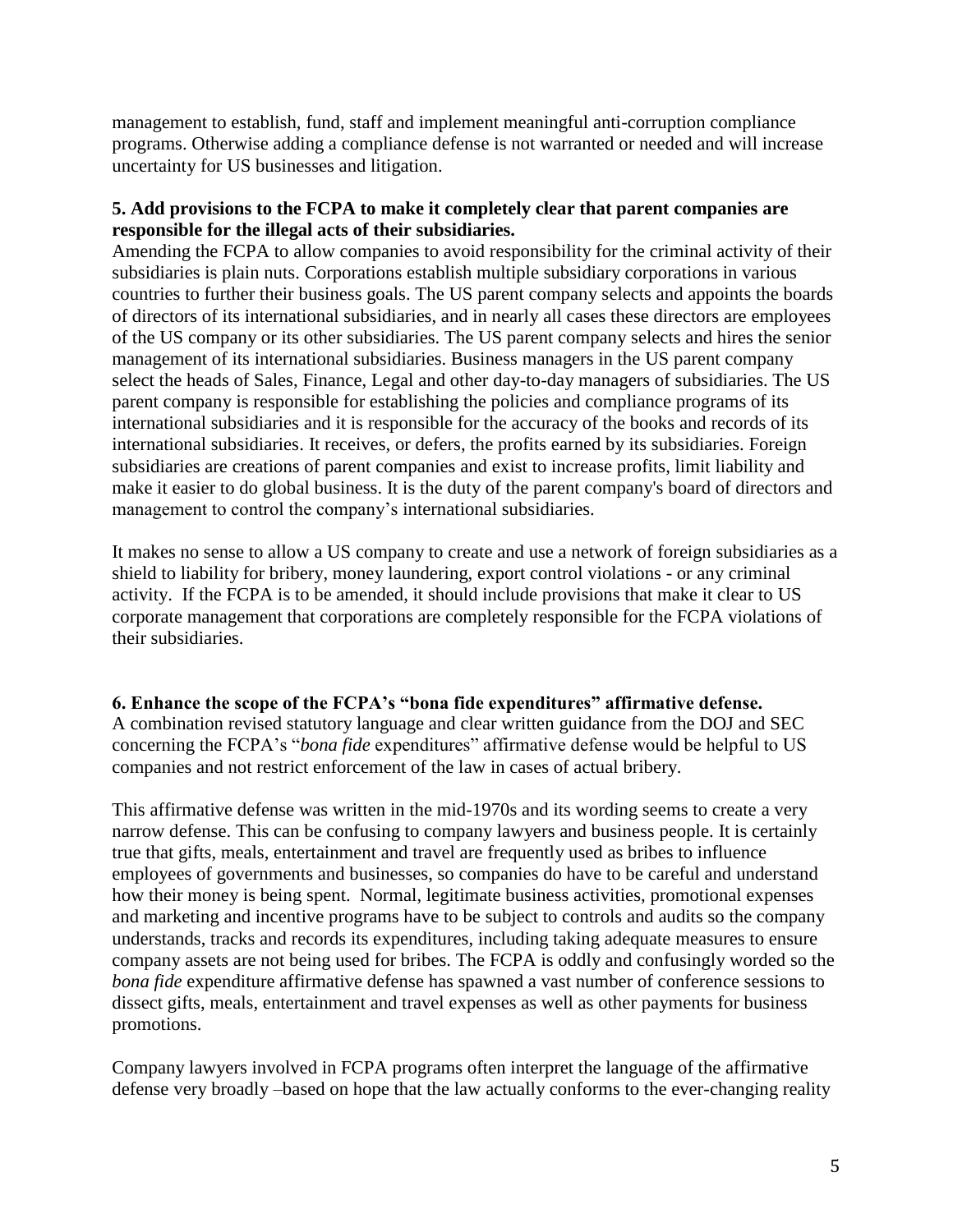of international business. Those companies that have established reasonable anti-corruption compliance programs have already put in place clear, strict reporting and accounting rules and mandatory training on gifts, meals, entertainment and promotional expenses. It is a very rare businessperson who does not understand where the line is between reasonable corporate hospitality and a bribe – especially when they have received repeated specific training from their employers on how to make that distinction and have written company policies and programs to guide their conduct. Because business practices change from time to time and differ significantly from industry to industry and country-to-country, this area may better suited for a combination of ongoing Guidance in addition to statutory amendment. A specifically worded statutory amendment could easily be out of date shortly after it was written.

Instead of amendment to the FCPA statute and guidance from the DOJ, Congress may want to do something radical and look at the example of the UK Bribery Act. The UK Act provides no affirmative defense for business expenses at all. The British approach may make it more clear to business people that any payments intended to corruptly influence a government official or private person are bad for business and criminal offenses. Compared to the British, Americans prefer to have very specific and lengthy laws so Congress may not be able to follow the sensible approach taken in the UK Bribery Act.

## **A Seventh Topic where Guidance would be Helpful: Successor Liability**

In addition to these six proposed amendments that would make the FCPA more clear and certain for US business people, ongoing regulatory guidance would be helpful in the area of successor liability.

Congress should reject proposals to do away with successor liability. Restricting successor liability would permit companies to retain the profits derived from intentional, clearly illegal corrupt activity. If companies know they will be able to keep the profits from the bribery of the business entities they acquire, they have no incentive to take reasonable measures to detect bribery prior to an acquisition. Limiting successor liability would provide a perverse incentive for sellers of businesses to conceal and for buyers to refrain from engaging in rigorous due diligence. The result could be that the DOJ and SEC will be able to prosecute the individuals involved, but will be prevented from bringing action against the company that received and is enjoying the past and ongoing profits of large scale, long-term intentional bribery.

FCPA due diligence in international acquisitions is often lightweight and ineffective. The corporate and outside counsel on legal teams working on acquisitions usually do not have much experience with the company's international business or with sales and distribution, and are often just checking boxes. Rules on effective due diligence in international acquisitions were established in the Johnson and Johnson deferred Prosecution Agreement, Attachment D, and in the DOJ's Halliburton Opinion Release (08-02, June 2008). Tough standards like these are needed when acquisitions involve poorly understood international operations in corrupt countries.

Thorough due diligence provides a substantial benefit to the acquiring company – it understands the risks it is acquiring. In the end, the knowledge that a company will not be allowed to retain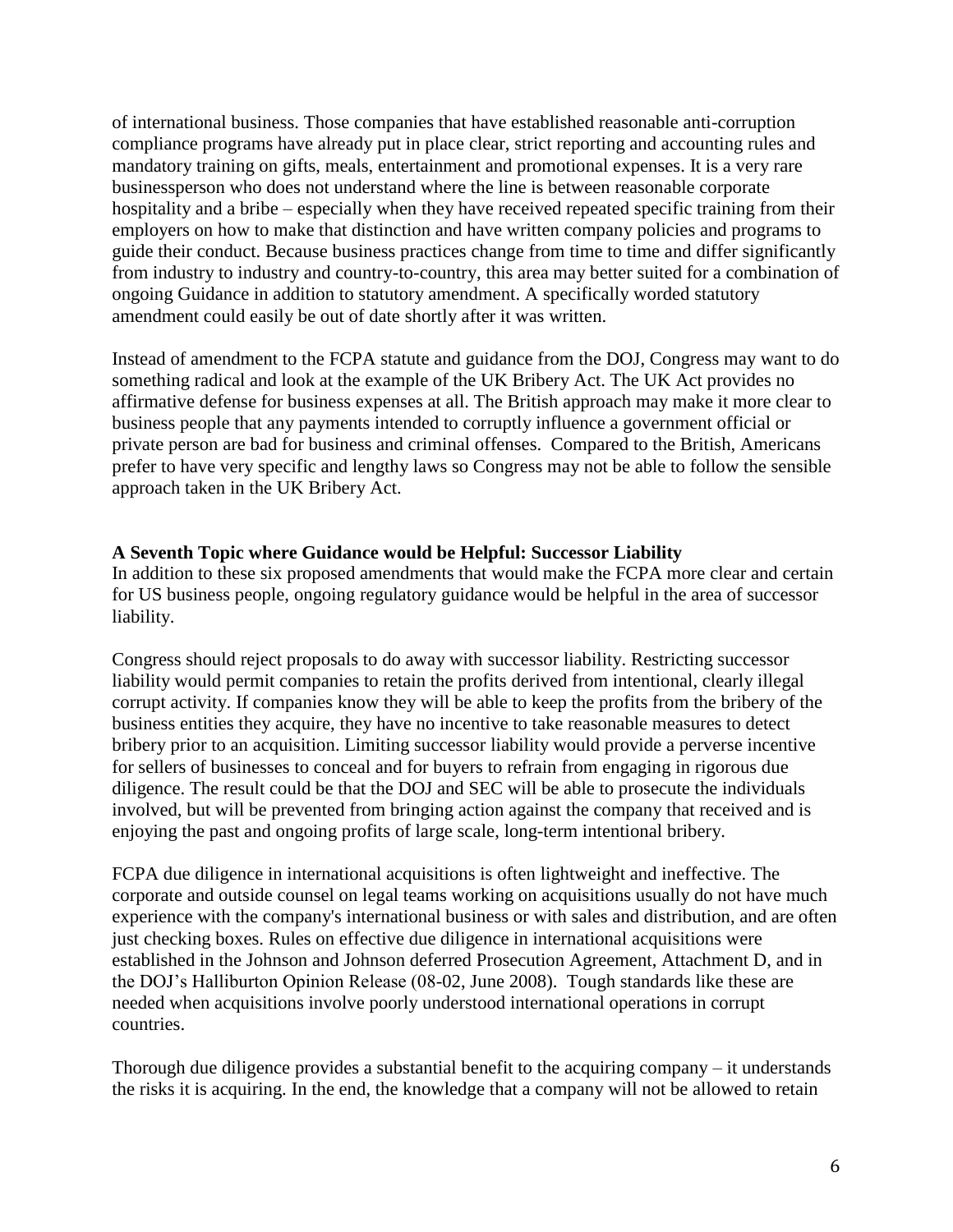the profits from the past corruption of a company it acquires is the most effective incentive for thorough due diligence before an acquisition is completed and thorough integration of the employees and "agents and business partners" after the deal closes. The burden and cost of the corrupt activity should also be placed on the company that engaged in the corruption in the first place, and later sold its operations – as well as on the purchaser who enjoys the benefits from the corruption. The DOJ and SEC should be able to trace the proceeds of the criminal activity to the shareholders of the bribing company who received the proceeds of the sale. This is one of the areas in which clear provisions in DOJ Guidance based on the Johnson and Johnson, Halliburton and other examples would be very useful for US business people.

#### **Discussion:**

Bribery, kickbacks, falsification of records and other corrupt activity are widespread in international business and pervasive in many countries. Despite the fact that the FCPA has been in place for three decades, many US business people do not believe that bribing a foreigner to gain a business advantage should be a crime. Ask business people if they believe it is possible to do business successfully in Russia, Indonesia or China without paying bribes. Most will answer some variation on the themes of "bribery is part of their culture" and "payments are a reality of doing business in those markets." In most cases US business people deal with the problem by leaving the details of in-country business to the local team on the ground. Don't Ask, Don't Tell, is alive and well when it comes to corruption in international business. Indeed, many members of Congress and employees of the US government and other governments do not seem to consider bribery and kickbacks to gain an unfair advantage in international business to be "real" crimes. For example, in most US cases the investigation of the alleged violation is delegated to the company suspected of violating the law using acceptable outside counsel under loose supervision of the DOJ or SEC.

There is general agreement in the small club of FCPA practitioners that some provisions of the FCPA are strangely and vaguely worded. It is not clear that this vagueness in the law makes any practical difference to a US company that is actively trying to run an ethical business. The plain fact is, any company with a reasonable compliance program already clearly prohibits falsification of company records, facilitating payments, and bribery of ANYONE including employees of private companies and employees of companies that are owned by foreign governments as well as foreign public officials. These prohibitions are published in plain English and companies train their employees on their internal rules. Most US multinationals do not hire stupid people, so an employee who has read the mandatory policies and attended the mandatory training, can be assumed to understand what is prohibited, and any vagueness in the language of the FCPA itself is irrelevant. Companies with ethics programs have already compensated for the vagueness in the FCPA without harm to their business.

The move to amend the FCPA is based on the misleading idea that the FCPA is being aggressively enforced. The proponents of amendment have made a lot of noise about the enormous increase in cases brought by the US government in the past 4 - 5 years, claiming this is prosecutorial overreach that is harming legitimate business activities. In reality, enforcement of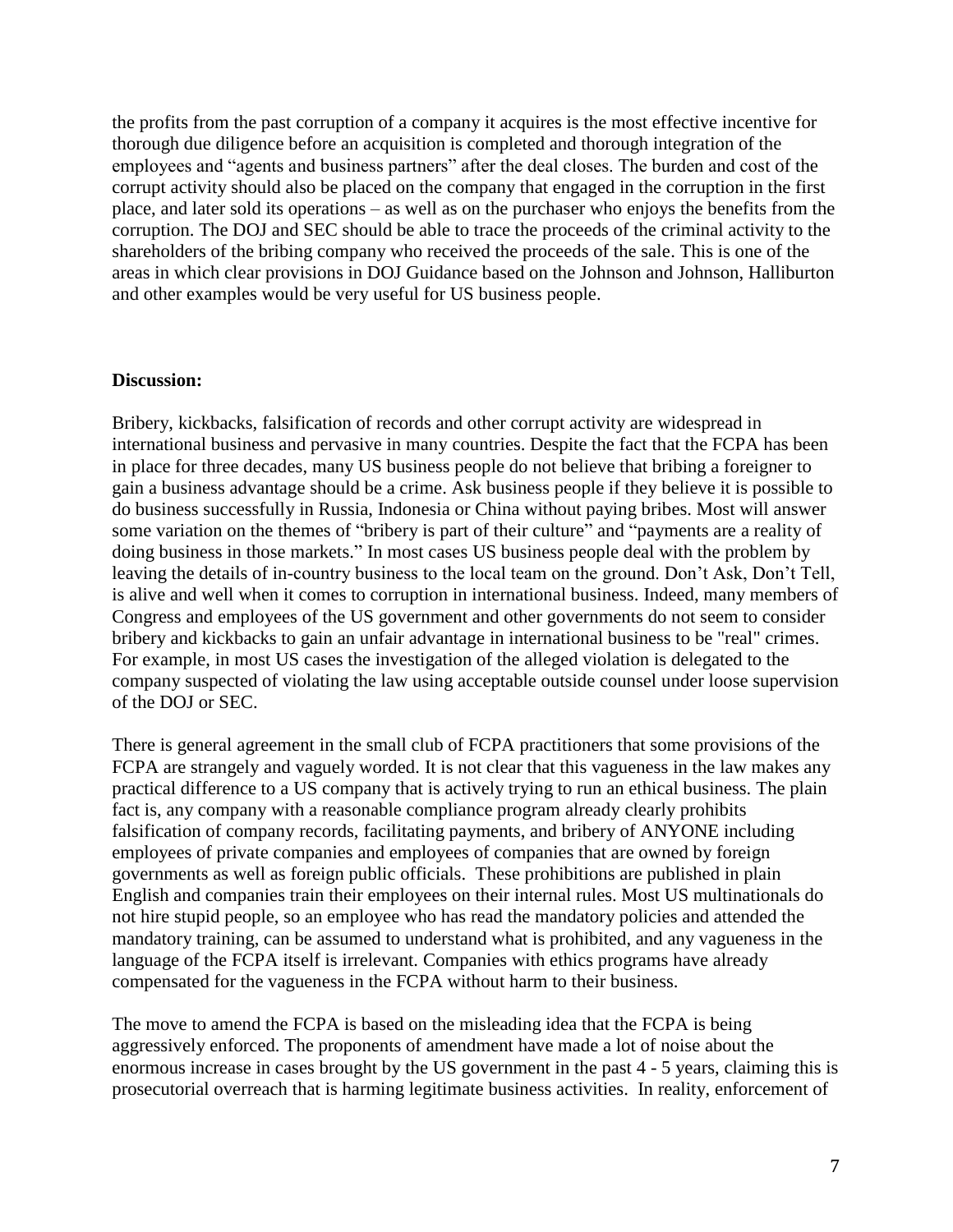the FCPA can be seen as high only if one's standard for enforcement of criminal law against bribery is extremely low.

It is true that in 8 years the Bush administration increased FCPA enforcement as much as tenfold from the almost nonexistent enforcement level of the 80s and 90s. But there are hundreds, if not thousands, of instances of bribery in international business every week. Depending on who is counting, the DOJ and SEC have been bringing around 30-40 FCPA cases each year for the past few years. Some of these "cases" are in fact double or triple counted because the DOJ and SEC each bring actions against corporations and their related individuals based on the same set of facts. It is not credible to claim that the small number of FCPA actions the DOJ and SEC bring each year constitute aggressive prosecution that threatens law-abiding, compliance conscious US companies.

Studies show that people cheat when they are given a chance and believe they can get away with it. In the case of business corruption, the cheaters have the added incentive of believing the bribe they are paying is both "for the good of my company" and "for the good of my team." Bribery, kickbacks and lavish gifts are easy to justify when they are done for the good of the group - and when enforcement of the FCPA by the DOJ and SEC has not reached the level that business people consider it to be a credible threat.

Given the large amount of corrupt payments in international business, the US government's current FCPA enforcement is still at a minimal, nuisance level. If the US government can keep up prosecution at the current moderate level for 10 or 15 more years, and keep up its pressure on other countries to increase prosecutions, the effort may have an impact on behavior and result in a significant reduction in bribery in international business- in a few decades. The DOJ and SEC have been impressively skilled at getting maximum publicity from their modest efforts and minimal staff and budget. They have negotiated enormous disgorgements of profits from illegal conduct with a few huge multinational companies in a handful of cases that involved blatant, large scale, intentional bribery. To most companies, the threat of FCPA enforcement is minimal; so low it can, for corporate budget and staffing purposes, still be ignored.

The DOJ's weak enforcement actually perpetuates a problem. Company management can claim they do not understand the law, and because they do not see much risk of being investigated, they do not see the need to hire employees or engage outside experts who do understand the law. These companies also do not investigate how they are doing business outside the US. Increased enforcement of the FCPA would encourage more companies to put in place appropriate business practices and, in the future, may push anti-bribery compliance by US companies to a tipping point.

Blogs and articles make it seem as if Congress is on the verge of intentionally changing US law to make it easier for US companies and individuals to escape prosecution for bribery in international business.(Though this may have been tempered somewhat by the recent disclosures of large scale bribery and cover up by senior management at Wal-Mart.) Each of the individual points advocated by the lobbyists for amendment would slightly weaken the government's ability to enforce the FCPA. Taken as a complete package, the lobbyists' proposed amendments could put many of the clear cases of bribery that are detected beyond the reach of law enforcement.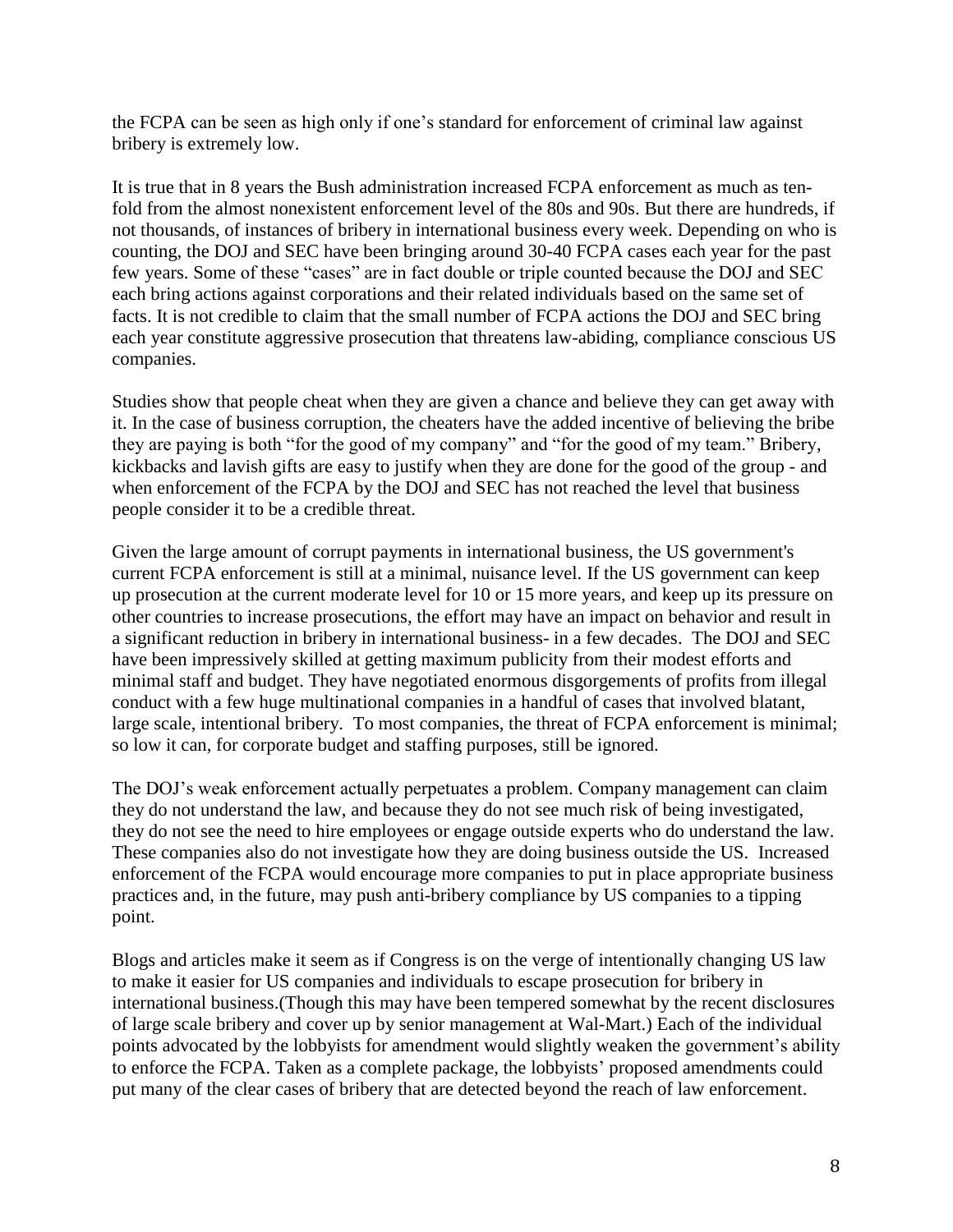The amendments proposed in "Restoring Balance" would make it easier for companies and individuals that engage in corrupt activities to escape liability and/or retain the profits gained by bribery. The nascent deterrent effect of the FCPA would be substantially weakened.

Furthermore, the lobbyist's proposals would actually aggravate the problem US companies have with not knowing how the law is going to apply to specific situations. The position advocated in "Restoring Balance" requires adopting new confusing definitions of "foreign official" and "instrumentality" as well as complex new rules to replace existing practices that are already clear to business people who are paying attention. This will take years to settle out and perpetuate confusion.

The basic purpose of the Foreign Corrupt Practices Act is to deter and, when necessary, punish, instances of bribery in international business. The FCPA was the first national law criminalizing bribery in international business and established a world standard. The US government worked throughout the 80s and 90sto level the playing field in international business by championing the OECD Convention on Combating Bribery of Foreign Public Officials and the United Nations Convention Against Corruption. Based on those consistent US efforts, in the past 15 years most developed countries involved in global commerce have enacted laws similar to the FCPA, many of which are stronger than the FCPA on paper. Recently several countries have started to bring enforcement actions, again following the US example. Due to the example of the FCPA and consistent US leadership, international anti-corruption standards have been established and are starting to work.

But now, at the point the United States' long campaign against corruption in international business is starting change attitudes and conduct in US companies, Congress seems to be on the verge of being lobbied into curtailing the US effort. Members of Congress seem to be seduced by the idea that making it difficult for prosecutors to enforce bribery laws is pro-business. They miss the point that eliminating bribery is the certain way to level the playing field and foster business based on the quality of products and services, not on which company can devise the best methods to pay and conceal bribes. If the FCPA is to be amended, Congress should enact appropriate terms to provide US business with greater certainty, while at the same time reinforcing the appearance that the US remains committed to the long campaign against corruption.

# **Conclusion:**

There is uncertainty in a few of the terms of the 1977 law, but the FCPA itself is fundamentally sound. The proposed amendments of those lobbying for changes do not address some of the points of confusion at all, and in other cases would perpetuate the confusion. For example, the best way to provide certainty for US business people about the definitions of terms like "government official" and "instrumentality" is not to diddle with the definitions and continue the distinction between bribery of a government official and bribery of anyone else. Any uncertainty can be eliminated and an unambiguous standard established for US business people by amending the FCPA to make clear it is a crime to bribe ANYONE. Compliance minded US companies would not have any problem with making this change in the law because every US public